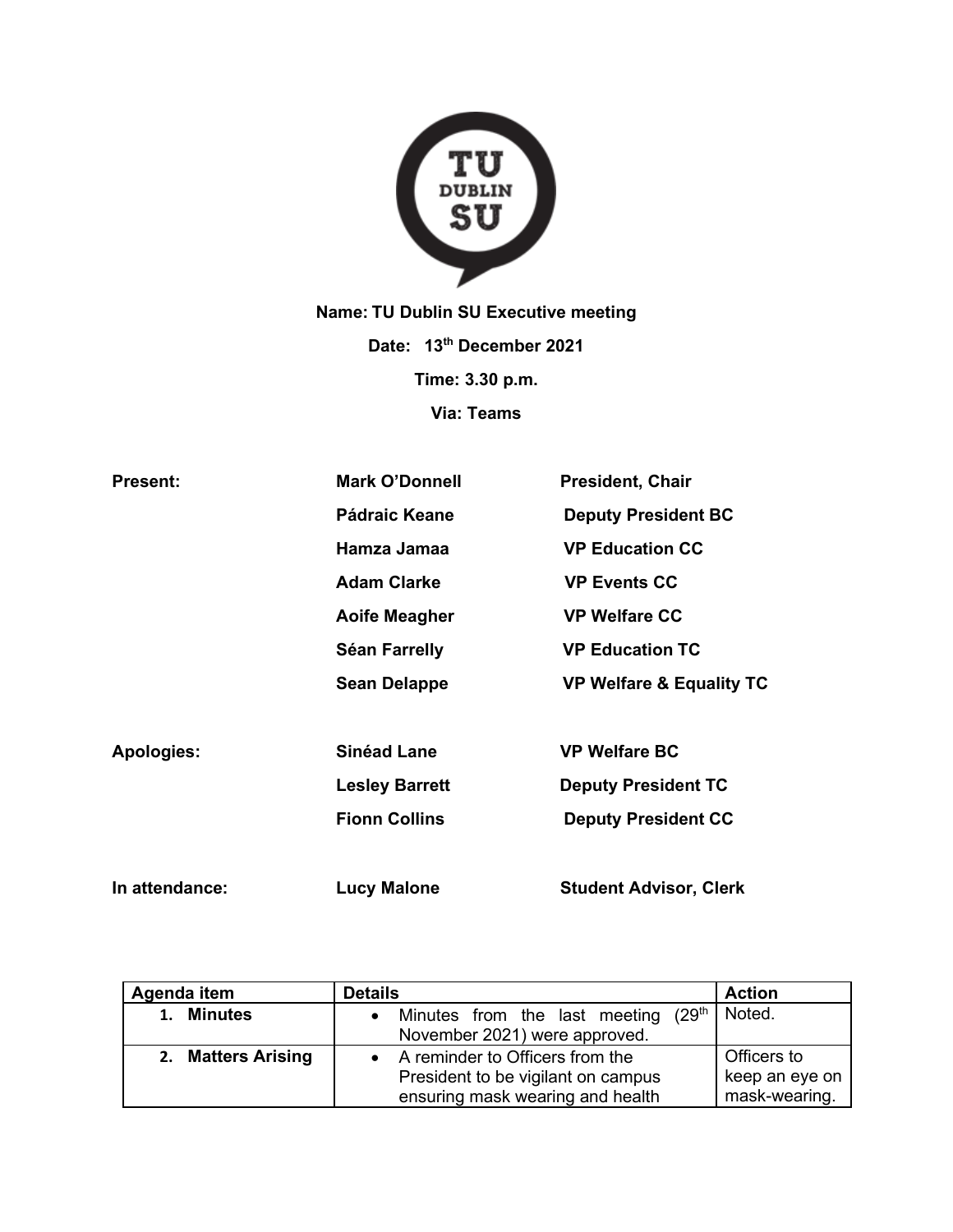|                                  | guidelines are being adhered to. Officers<br>were urged to go to their local common<br>room at least once a day to monitor<br>whether students are complying with the<br>guidelines.<br>Deputy President for Blanchardstown<br>confirmed that the Blanchardstown<br>Students' Union office door has been<br>fixed.<br>Officers encouraged to send<br>suggestions for SHAG Week to VP for<br>Welfare in City Campus.<br>The Discord and WhatsApp proposal<br>$\bullet$<br>has been submitted Council. The<br>decision was made that a broadcast list<br>would not work. Before being added,<br>members of the WhatsApp group would<br>need to be made aware that it is an<br>open list in which phone numbers,<br>profile pictures and bios can be seen by<br>all members. The Student Council<br>Discord would be a private locked<br>channel on the TUD SU Discord.<br>A reminder to Officers to put any annual<br>leave or time off on their calendar. The<br>President will be working on a new<br>system for managing time in lieu. | Officers can<br>suggest events<br>for Shag Week.<br>Officers put<br>any leave/time<br>off on their<br>calendars. |
|----------------------------------|-----------------------------------------------------------------------------------------------------------------------------------------------------------------------------------------------------------------------------------------------------------------------------------------------------------------------------------------------------------------------------------------------------------------------------------------------------------------------------------------------------------------------------------------------------------------------------------------------------------------------------------------------------------------------------------------------------------------------------------------------------------------------------------------------------------------------------------------------------------------------------------------------------------------------------------------------------------------------------------------------------------------------------------------|------------------------------------------------------------------------------------------------------------------|
| <b>Correspondence</b><br>3.      | No correspondence.<br>$\bullet$                                                                                                                                                                                                                                                                                                                                                                                                                                                                                                                                                                                                                                                                                                                                                                                                                                                                                                                                                                                                         |                                                                                                                  |
| 4. Student<br><b>Recruitment</b> | Class Rep recruitment: 50%- low.<br>$\bullet$<br>Officers asked to link in with their Part-<br>time Officers to devise a plan to boost<br>Class Rep recruitment.<br>School Rep recruitment: 40%- low<br>Student Council Recruitment: 64%-<br>okay. However, Student Council<br>meetings have been struggling to meet<br>quorum.<br>Sabbaticals need to work on<br>engagement with students and<br>encourage them to get involved with the<br>Students' Union. The referendum needs<br>3,000 student votes, the SU need to<br>start developing relationships with<br>students now to ensure we get enough<br>votes.<br>Going into the next semester each<br>$\bullet$                                                                                                                                                                                                                                                                                                                                                                    | Full-time<br><b>Officers</b><br>discuss<br>recruitment<br>with Part-time<br>Officers.<br><b>Officers</b>         |
|                                  | member of the team must dedicate at<br>least an hour a week to engaging with                                                                                                                                                                                                                                                                                                                                                                                                                                                                                                                                                                                                                                                                                                                                                                                                                                                                                                                                                            | dedicate one<br>hour a week to                                                                                   |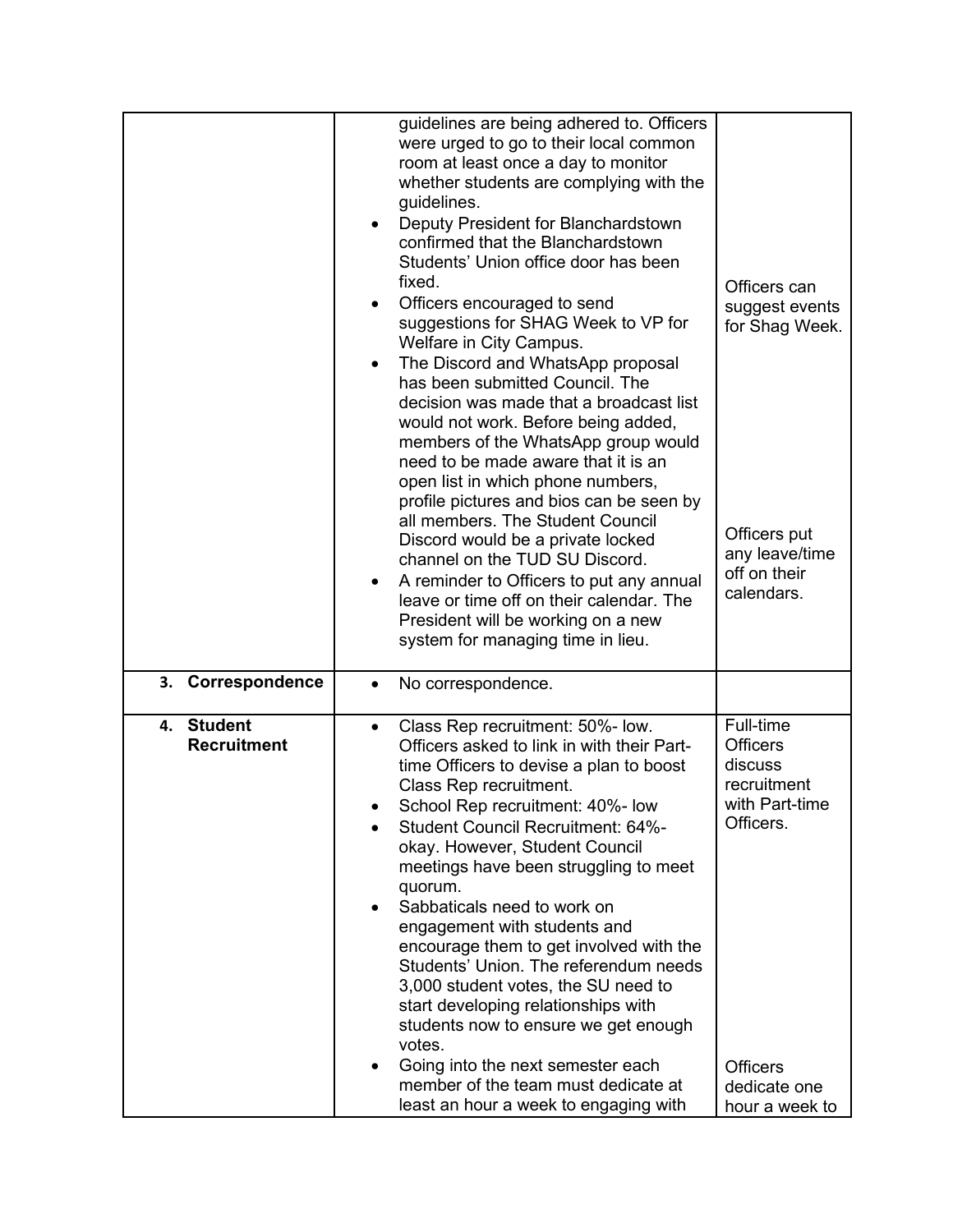| COVID-19<br>5.<br>The number of cases across TUD<br>$\bullet$<br>campuses are decreasing. Last week<br>there were approximately 43 cases, this<br>week they were down to 17.<br>Department of Further and Higher<br>Education, Research, Innovation and<br>Science have allocated a €9 million fund<br>for antigen tests for students (not staff).<br>They are still in the process of figuring<br>out the best way of distributing the fund.<br>The antigen tests will not be available<br>before Christmas, and it is currently<br>unknown when they will be available in<br>the second semester.<br>There are booster vaccines available to<br>students going into clinical placements.<br>In person exams are going ahead.<br>However, provisions are being made for<br>online exams as a precaution for any<br>last-minute changes to Government<br>guideline. There is an issue in the<br>recruitment of invigilators as many are<br>retirees and in the over 60s vulnerable<br>category.<br>Student's suggestions for challenging<br>٠<br>online exams were discussed as follows:<br>Statement: The SU is limited in what<br>1.<br>they can achieve and an unsuccessful<br>lobby may weaken our credibility. The | students e.g., eating lunch in the<br>canteen, class addresses, SU stands<br>handing out condoms, pens, lollipops<br>etc. | student<br>engagement. |
|-------------------------------------------------------------------------------------------------------------------------------------------------------------------------------------------------------------------------------------------------------------------------------------------------------------------------------------------------------------------------------------------------------------------------------------------------------------------------------------------------------------------------------------------------------------------------------------------------------------------------------------------------------------------------------------------------------------------------------------------------------------------------------------------------------------------------------------------------------------------------------------------------------------------------------------------------------------------------------------------------------------------------------------------------------------------------------------------------------------------------------------------------------------------------------------------------------------------------|---------------------------------------------------------------------------------------------------------------------------|------------------------|
| following guidelines and there is nothing<br>from the CMO, NPHET or the Minister<br>for Further and Higher Education to<br>support our argument.<br>Boycott: TUD SU will never jeopardize<br>2.<br>student's education.<br>3. Protest: Gathering in-person to protest<br>the danger of in-person exams does not<br>make any sense.<br>The Minister for Further and Higher<br>Education has raised that students are<br>falsely reporting the mismanagement of<br>in-person examination centres. When<br>inspected they were confirmed to be<br>following guidelines.                                                                                                                                                                                                                                                                                                                                                                                                                                                                                                                                                                                                                                                    | university will simply say they are                                                                                       |                        |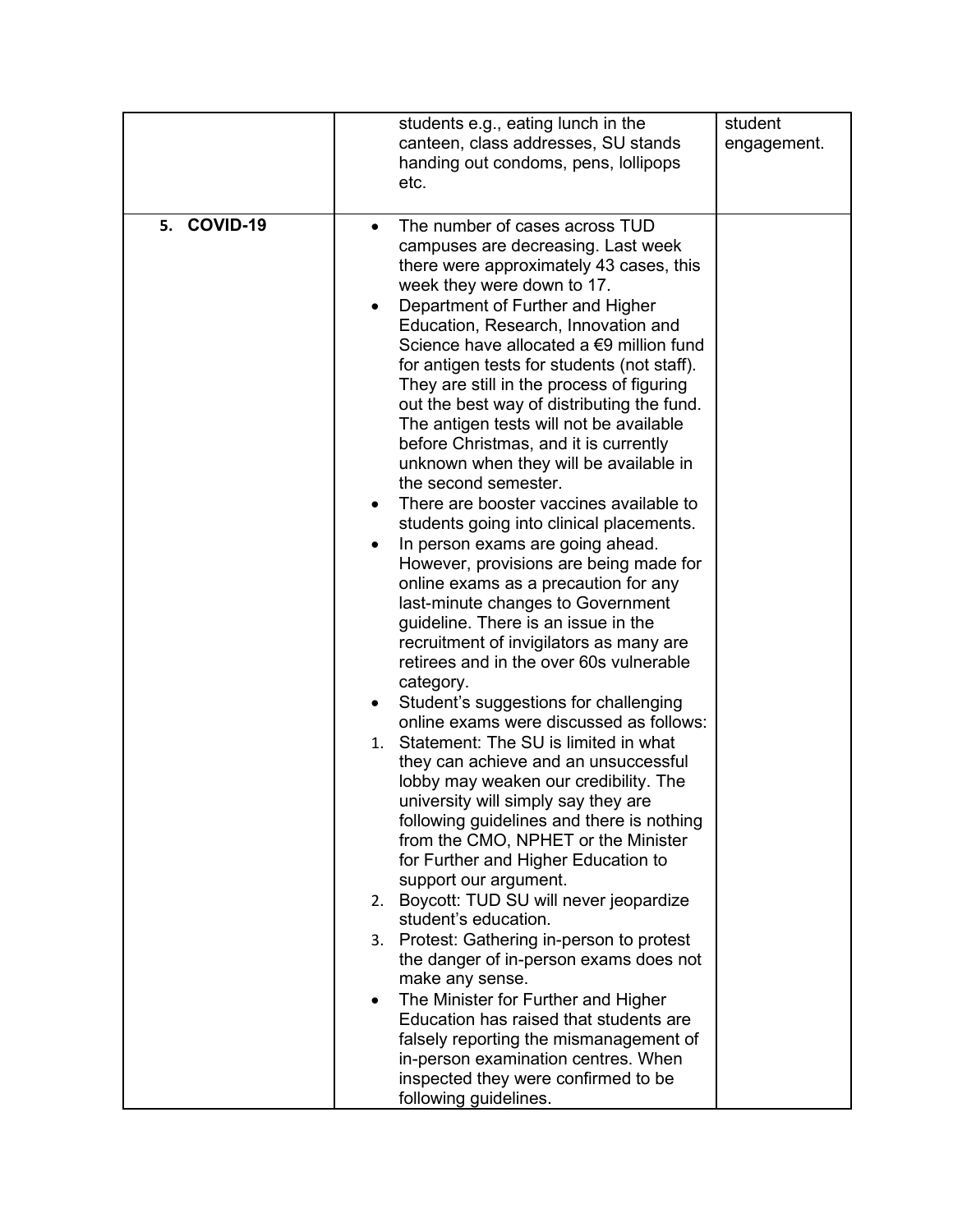|                  | The President advised that Officers<br>direct any messages or emails regarding<br>exams directly to senior members of the<br>university including Mary Meaney, Ken<br>Carrol, Jennifer Farrell, and Brian Bowe.<br>Advise students to explain their personal<br>worries or concerns. The more students<br>that get involved and voice their<br>concerns to the senior decision makers,<br>the more weight added to the argument<br>and likelihood that it will be<br>acknowledged quicker.                                                                                                                                                                                                                                                                                                                                                                                                                                                                                                                                                                                                                                                                                                                                                                                                                                                                                                                                                                                                                                                                                            |                                                                                                                                                              |
|------------------|---------------------------------------------------------------------------------------------------------------------------------------------------------------------------------------------------------------------------------------------------------------------------------------------------------------------------------------------------------------------------------------------------------------------------------------------------------------------------------------------------------------------------------------------------------------------------------------------------------------------------------------------------------------------------------------------------------------------------------------------------------------------------------------------------------------------------------------------------------------------------------------------------------------------------------------------------------------------------------------------------------------------------------------------------------------------------------------------------------------------------------------------------------------------------------------------------------------------------------------------------------------------------------------------------------------------------------------------------------------------------------------------------------------------------------------------------------------------------------------------------------------------------------------------------------------------------------------|--------------------------------------------------------------------------------------------------------------------------------------------------------------|
| Referendum<br>6. | The date of the referendum is set for the<br>$8th$ , 9 <sup>th,</sup> and 10 <sup>th</sup> of March 2022.<br>Voting will be online. Depending on<br>public health restrictions there may be<br>polling booths and canvassing on<br>campus.<br>Discussion regarding what incentives for<br>voting could we provide to cater to<br>online votes. Difficulties surrounding<br>sending tea/coffee vouchers via email.<br>Raffle last year voters weren't<br>automatically entered into the raffle and<br>officers agreed there was a lack of<br>excitement surrounding the raffle.<br>Officers were asked to send in ideas for<br>incentives to the President. The<br>President will work with Engagement<br>Exec to strategize a plan for incentives.<br>VP for Education in City Campus raised<br>that students found last year's online<br>election difficult to navigate and in turn<br>gave up attempting to vote. The<br>President assured that the referendum<br>will be a yes or no option. Any concerns<br>regarding the online voting system<br>please email the President for<br>discussion with Eve.<br>President updated that focus groups due<br>٠<br>to be held from the $14th$ to the $16th$ of<br>December 2021. There will be a raffle<br>for a $\epsilon$ 30 voucher as an incentive for<br>participants in each focus group. The<br>aim is to get feedback on the changes to<br>officer structures.<br>The Constitutional Working Group<br>suggested that the overall positions in<br>the proposed officer structure rotate<br>through all three campuses during year | Officers send<br>ideas for<br>incentives to<br>the President.<br>Officers to<br>email the<br>President with<br>any concerns<br>about the<br>online election. |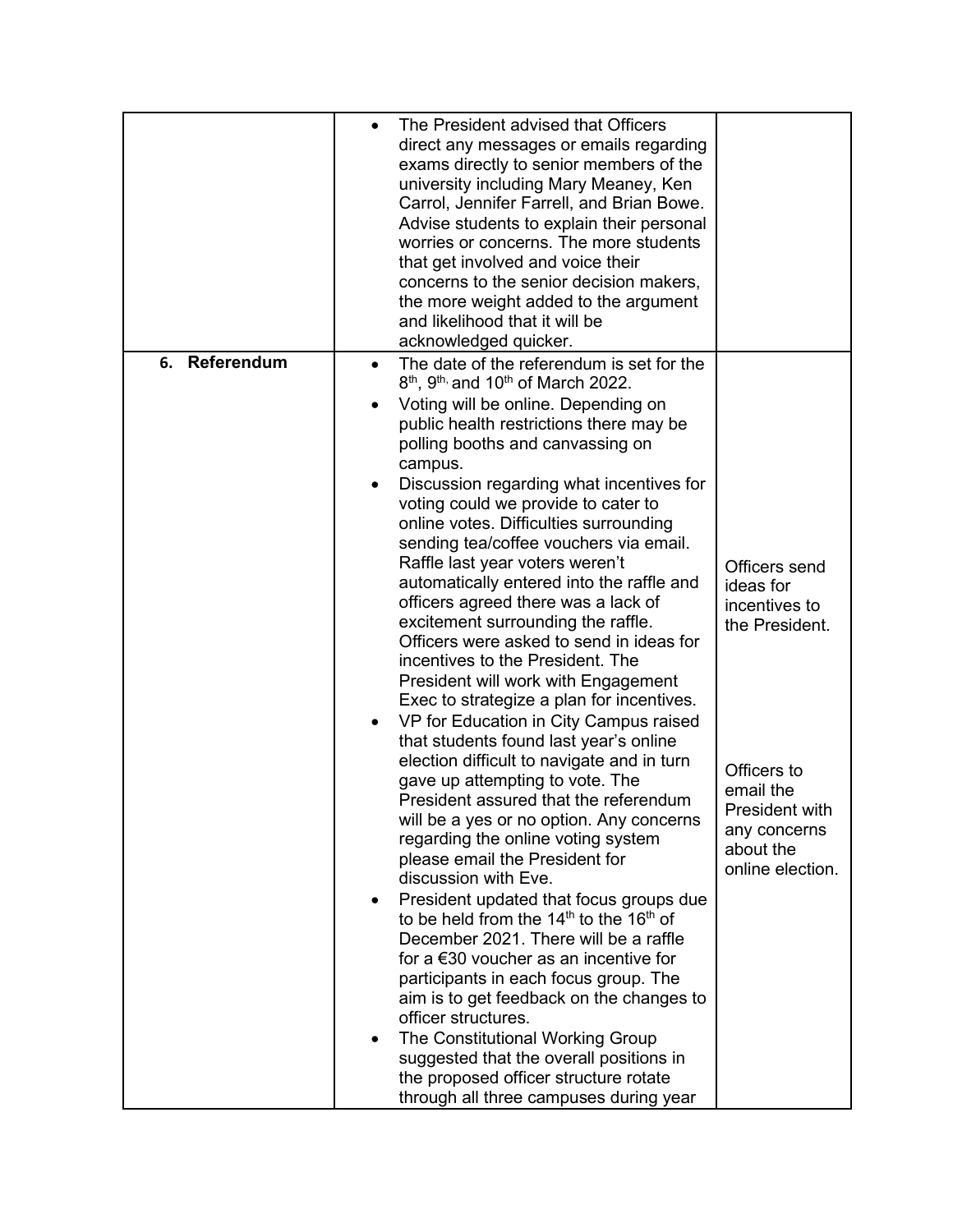|           | i.e., 1/3 of year in Tallaght, 1/3 of year in |                 |
|-----------|-----------------------------------------------|-----------------|
|           | Blanchardstown and 1/3 of year in City.       | Propose to the  |
|           | This suggestion will be posed to the          | focus groups.   |
|           | focus groups.                                 |                 |
| $\bullet$ | The Constitutional Working Group has          |                 |
|           | proposed reducing the maximum period          | Officers to     |
|           | of term to two years total in any             | think over      |
|           | combination of sabbatical posts. Three        | Christmas       |
|           | years out from the college system and         | break and       |
|           | experience may cause a disconnect.            | discuss further |
|           | Student Union are meant to be a               | in semester     |
|           | students' perspective. TUD SU is an           | two.            |
|           | outlier with the three-year maximum           |                 |
|           | term. The President requested that the        |                 |
|           | Officers have a think about it over the       |                 |
|           | Christmas and another discussion will         |                 |
|           | be held in January. The Constitutional        |                 |
|           | Working Group will process the                |                 |
|           | feedback from officers and the focus          |                 |
|           | group in the second semester before           |                 |
|           | bringing it to the Student Council.           |                 |
| $\bullet$ | The President proposed a new process          |                 |
|           | of managing quorum. An old method             |                 |
|           | used by DIT SU was quorum was only            |                 |
|           | checked if a member of council                |                 |
|           | requested it be checked. If not checked,      |                 |
|           | quorum would be assumed. There were           |                 |
|           | mixed opinions on the proposal and the        |                 |
|           | President confirmed he would seek             |                 |
|           | further details and discuss further at a      |                 |
|           | later date.                                   |                 |
| $\bullet$ | The Constitutional Working Group has          |                 |
|           | proposed reducing Student Council             |                 |
|           | meetings from seven to six. There is          |                 |
|           | currently a struggle to get enough            |                 |
|           | meetings into a semester and then             |                 |
|           | complications when referendums must           |                 |
|           | be voted for within one month from the        |                 |
|           | decision of the Council. Additionally, the    |                 |
|           | <b>Constitutional Working Group are</b>       |                 |
|           | proposing to change this period to two        |                 |
|           | months for flexibility.                       |                 |
| ٠         | The President is in the process of            |                 |
|           | rearranging the Constitution document         |                 |
|           | and tracking changes, so it is easier to      |                 |
|           | see what is being proposed to be              |                 |
|           | changed. Legal and HR advice is               |                 |
|           | requiring for writing the impeachment         |                 |
|           | process. Once the document is                 |                 |
|           | complete, it must be revised by the           |                 |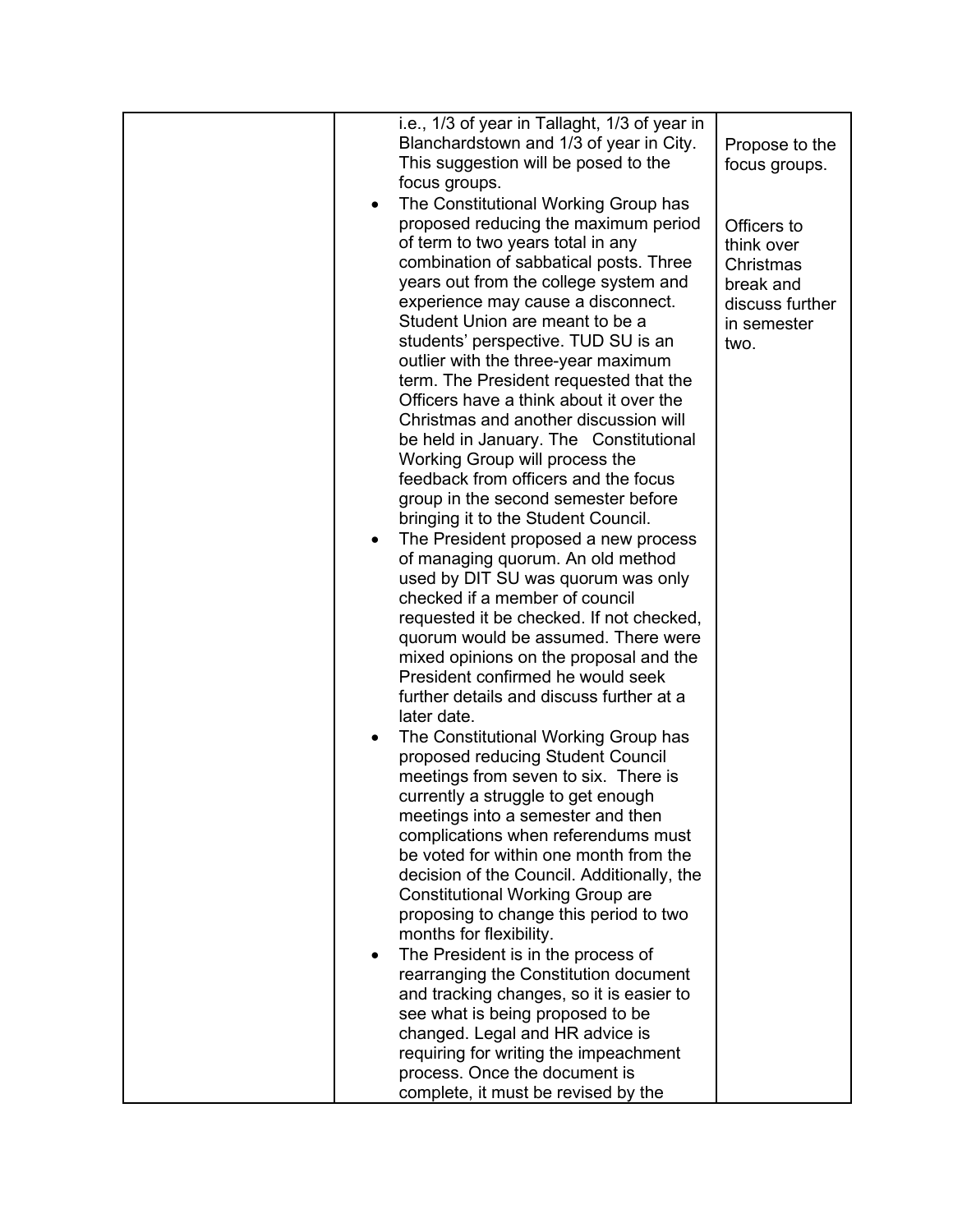|                                               | Chairperson for Student Council and a<br>solicitor. Once revised, Officers will be<br>asked to read the document and<br>familiarize themselves with any<br>changes.                                                                                                                                                                                                                                                                                                                                                                                                                                                                                                                                                                                                                                                                                                                                                                                     |                                                                                                                                                          |
|-----------------------------------------------|---------------------------------------------------------------------------------------------------------------------------------------------------------------------------------------------------------------------------------------------------------------------------------------------------------------------------------------------------------------------------------------------------------------------------------------------------------------------------------------------------------------------------------------------------------------------------------------------------------------------------------------------------------------------------------------------------------------------------------------------------------------------------------------------------------------------------------------------------------------------------------------------------------------------------------------------------------|----------------------------------------------------------------------------------------------------------------------------------------------------------|
| <b>Semester Two</b><br>7.<br><b>Campaigns</b> | SHAG week is planned on Valentine's<br>$\bullet$<br>Day week including a Shag Ball, a Drag<br>Race and a quiz in Woolshed.<br>Suggestions workshops and events are<br>welcomed.<br>The President voiced his concern in<br>relation to the chaos of semester two<br>campaigns. He has urged Officers to get<br>planning their campaigns early and be<br>ready to go in January. A large portion<br>of January will be taken up with forward<br>planning for the referendum and<br>elections. Communications will be very<br>busy so get any requests in early.<br>The President is due to have a meeting<br>with the Welfare and Equality Officers in<br>regards to semester two campaigns on<br>Wednesday, the 15 <sup>th</sup> of December.                                                                                                                                                                                                            | Officers send<br>suggestions for<br>Shag Week.<br>Officers start<br>planning<br>semester two<br>campaigns.                                               |
| Communication<br>8.                           | The Discord and WhatsApp proposal<br>$\bullet$<br>has been submitted Council. The<br>Deputy President's for City and<br>Blanchardstown campuses are<br>responsible for the organising of the<br>Discord. There will be a TUD SU<br>Discord with a private locked channel for<br>Student Council.<br>WhatsApp groups were discussed from<br>a GDPR perspective. Before being<br>added, members of the WhatsApp group<br>would need to be made aware that it is<br>an open list in which phone numbers,<br>profile pictures and bios can be seen by<br>all members. Additional research on<br>liability in the case of a WhatsApp<br>GDPR breach must be conducted. The<br>President will contact the CEO for<br>further advice.<br>The proposal for a separate events and<br>promotions Instagram account was<br>discussed. There were contrasting<br>opinions in relation to the proposal. The<br>proposal will be discussed further at<br>future date. | DP for City and<br>Blanchardstow<br>n start working<br>on official TUD<br>SU Discord.<br>President to<br>discuss<br>WhatsApp<br><b>GDPR with</b><br>CEO. |
| A.O.B.<br>9.                                  | No other business.                                                                                                                                                                                                                                                                                                                                                                                                                                                                                                                                                                                                                                                                                                                                                                                                                                                                                                                                      |                                                                                                                                                          |